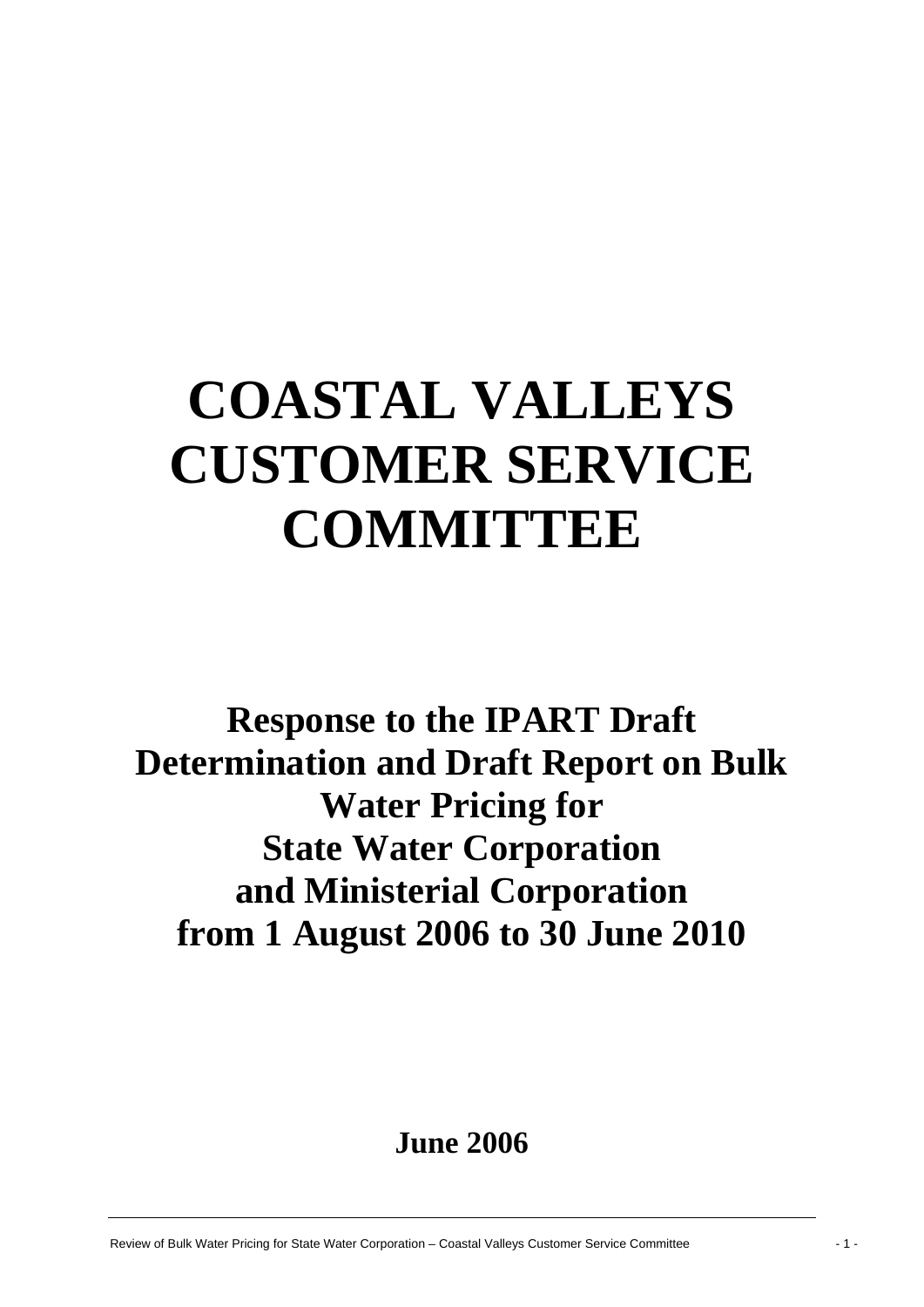#### **Submitted by:**

Robert J Doyle Chair Coastal Valleys Customer Service Committee PO Box 915 MUSWELLBROOK NSW 2333

## **Submitted to:**

The Tribunal Review of Bulk Water Pricing for State Water Corporation and Water Administerial Corporation Independent Pricing and Regulatory Tribunal of New South Wales PO Box Q290 QVB Post Office NSW 1230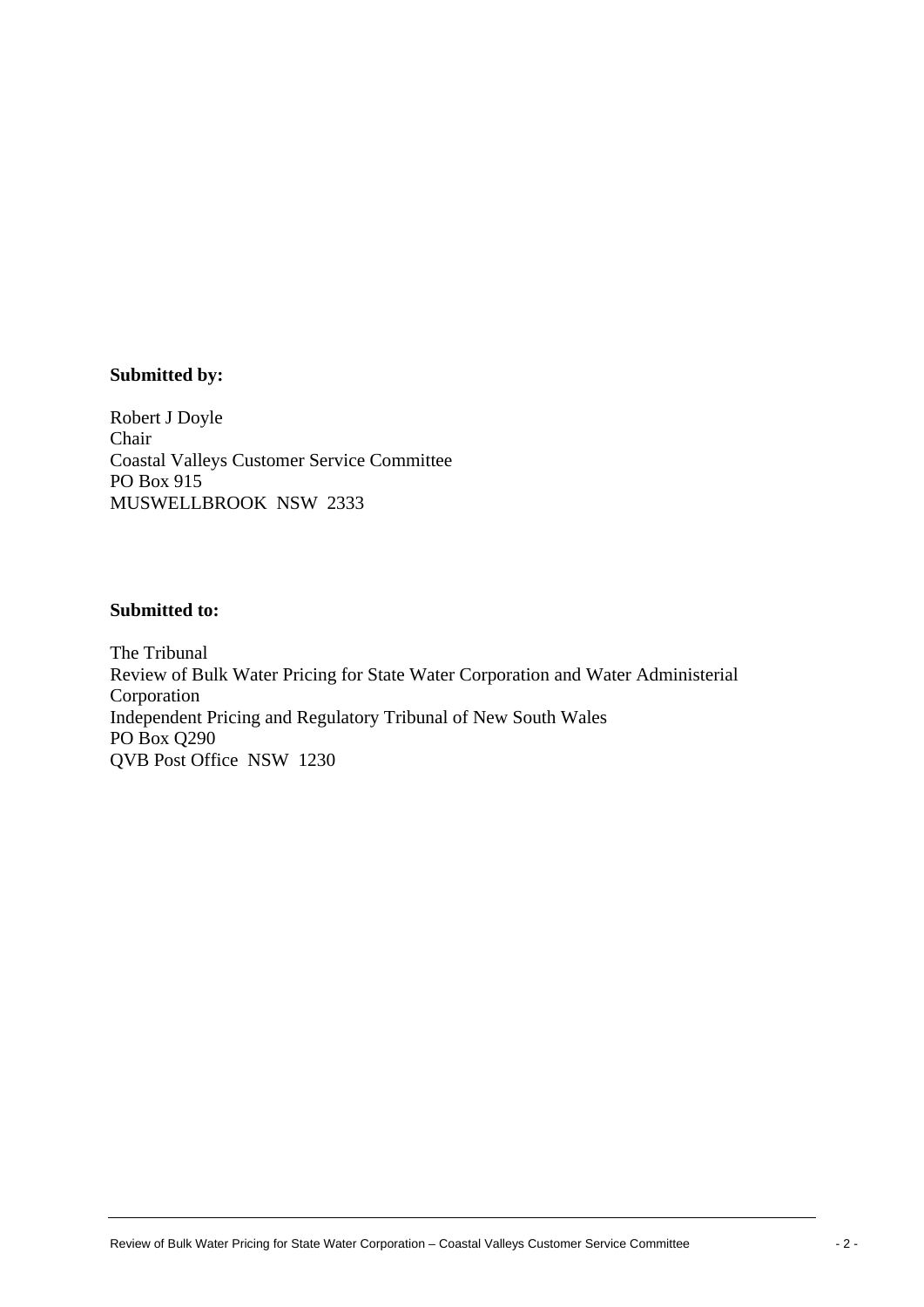### **1. INTRODUCTION**

The Coastal Valleys Customer Service Committee (Coastal Valleys CSC) has prepared the following comments for consideration of IPART in relation to the Draft Determination Bulk Water Pricing for the State Water Corporation and Water Administration Ministerial Corporation.

The Coastal Valleys CSC has developed this submission in a similar manner to our previous submission to IPART in that:

- This submission by the Coastal Valleys CSC represents the collective view of a committee made up of a diverse representation of consumptive users.
- $\cdot \cdot$  The purpose of the Coastal Valleys CSC is to represent customers in their respective coastal valleys by providing advice to State Water Corporation (SWC) on the effective management and delivery of rural bulk water and asset management.

This submission addresses a number of issues that impact on coastal customers.

#### **2. FAILURE TO RECOGNISE THE IMPACT OF THE PROCESS ON THE NORTH AND SOUTH COAST CUSTOMERS:**

There is a failure in the draft determination to recognise the severe impact significant increases in water charges will have on coastal customers in particular the North and South Coast irrigators. Irrigators cannot pass on the increased costs and on the Coast the proposed price increases threaten farm viability.

There is also a failure to recognise the fundamental flaw in the current operating licence and its unfair impact on coastal customers, in particular, general security customers. It appears that our submissions have had no influence what so ever on the determination.

#### **60% Fixed – 40% usage**

The draft determination incorrectly states all CSC's indicated a preference for uniform ratios across all valleys. The Coastal Valleys CSC (since 1999) has always advocated that the move to increase usage charges more than entitlement charges is **not** in the long term interests of either the customer or SWC on the coast. The factors that drive efficient and cost-effective water use on the coast are different to the western valleys.

We have been led to understand that under the terms of the Operating Licence of SWC that it is inevitable the ratios of fixed to usage ratios will increase towards usage. As a committee we appreciate there are many sleeper and dozer customers on the coast that receive a direct personal benefit with the draft determination price structure. **We consider this is not in the best long term interest for customers, SWC or treasury for the coast.**

Specifically for this submission we have canvassed our South Coast, and North Coast customers, through their Water User Associations and their links to the CSC. Our Customers consider a 60% entitlement-40% usage based charge best serves the interests of customers, SWC and Treasury and is a ratio that is acceptable for the **whole coast**. Our customers know this results in a higher customer based revenue for SWC. It is important that we determine a long term strategic approach that minimises the threat of price determinations on the agricultural businesses on the coast. We believe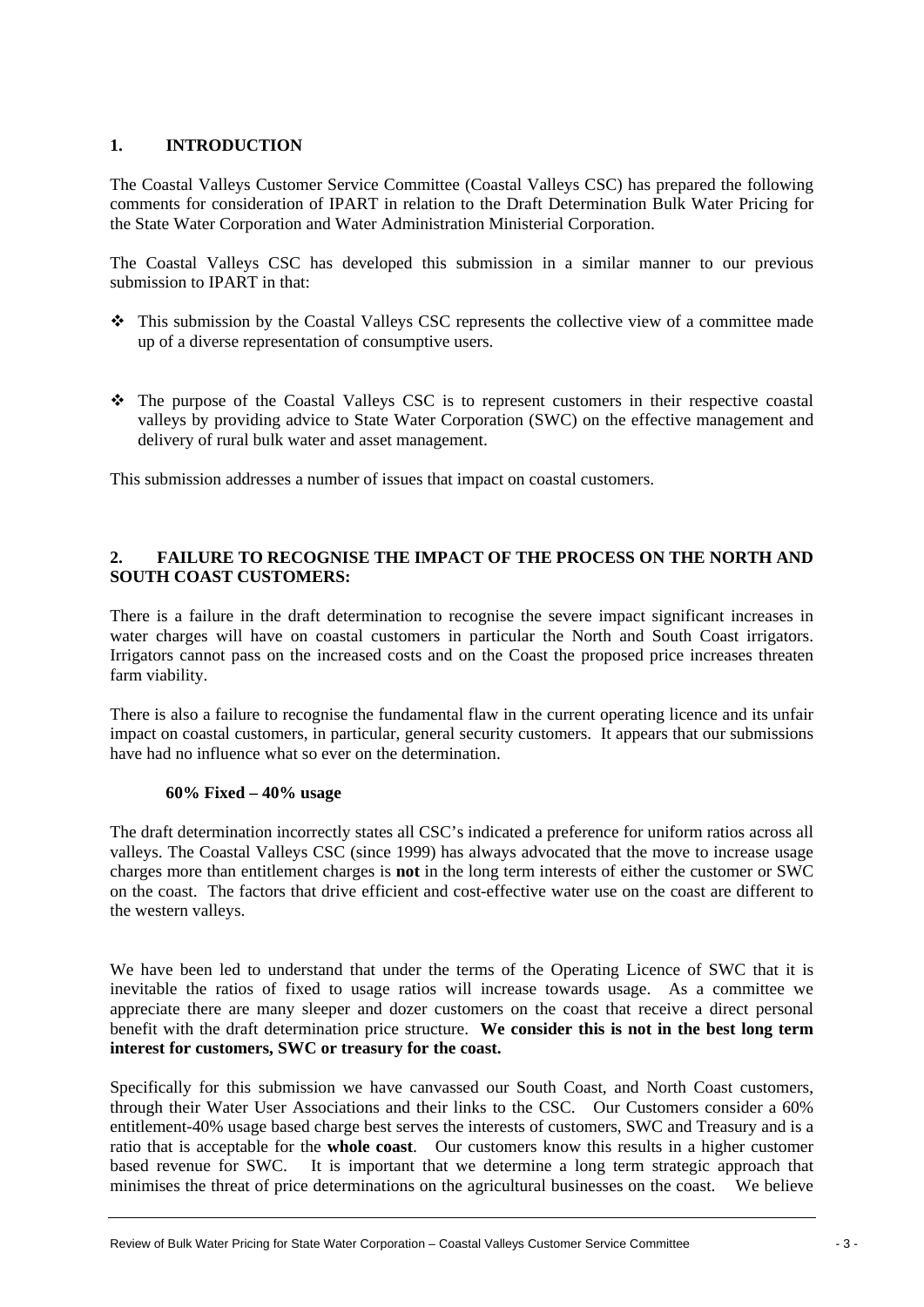the draft determination unfairly targets the more active users who already tend to be the most efficient water users and fails to address the fundamental differences for the coastal business of SWC.

The Coastal Valleys CSC and SWC openly recognise that there will always be opportunities for improved efficiencies. It is our opinion that the signals were already strong enough for SWC to strive for improved operational efficiencies and a 60% entitlement-40% usage based charge does not weaken that signal to either SWC or the customer.

We recognise our position is different to other valleys and we also recognise that there will be some need to follow the majority view but we were of the opinion that the mechanisms already put in place, (including the setup of the Customer Service Committees) allowed for the unique issues of individual valleys to be addressed.

There is no point in SWC being operationally efficient on the coast if there are no customers because the majority of SWC costs on the coastal dams are fixed costs. If not one megalitre is delivered the majority of SWC costs will still be incurred. If that situation occurs the cost to Treasury will be higher than what we propose as the best and fairest solution for all stakeholders.

#### **Minimising the CSO on the North and South Coasts**

The Coastal Valleys CSC ask IPART to give coastal users consideration of our different circumstances and put to you an alternative mechanism of charging coastal customers. It is the customers on the three small dams ( Toonumbar, Lostock and Brogo) who are most severely threatened by the current process and we believe this is not being acknowledged in the price determination process. We put forward our recommendation on the basis of the following points;

- We as a collective group have agreed on the key principle of  $60/40$  entitlement /usage in order to simplify the mechanics of the determination process.
- The Coastal Valleys CSC has always supported transparency between valleys and continues to support full transparency and we put this recommendation on the basis it will be transparent to all including COAG.
- The three small coastal dams over this determination will not and cannot achieve full cost recovery.
- The price structure must aim to give the best solution for the four key stakeholders, the Customers, SWC, the Government and the Community. **It needs to be a relationship that should not make any of the four key stakeholder's position untenable or all four stakeholders will lose.** It will actually be a case of minimising losses for Treasury.
- The coastal customers want to work cooperatively with SWC and the Government and the customers have cooperated to sort out the differences both within and between the coastal valleys before putting this recommendation to IPART.
- The value of maintaining the water resource cannot be under estimated for the future. There is an understanding with customers that on the three small coastal dams there will be demand other than agricultural such as town water in the future. In the meantime SWC has to maximise its income and with the increased weighting on usage demanded by its operating licence, it has to set a price that doesn't limit use such that total income is reduced. The Coastal Valleys CSC believes the draft determination **will decrease SWC's total income because it makes it uneconomic to irrigate for dairying and provides an incentive for sleepers and dozers to sit on their entitlement.**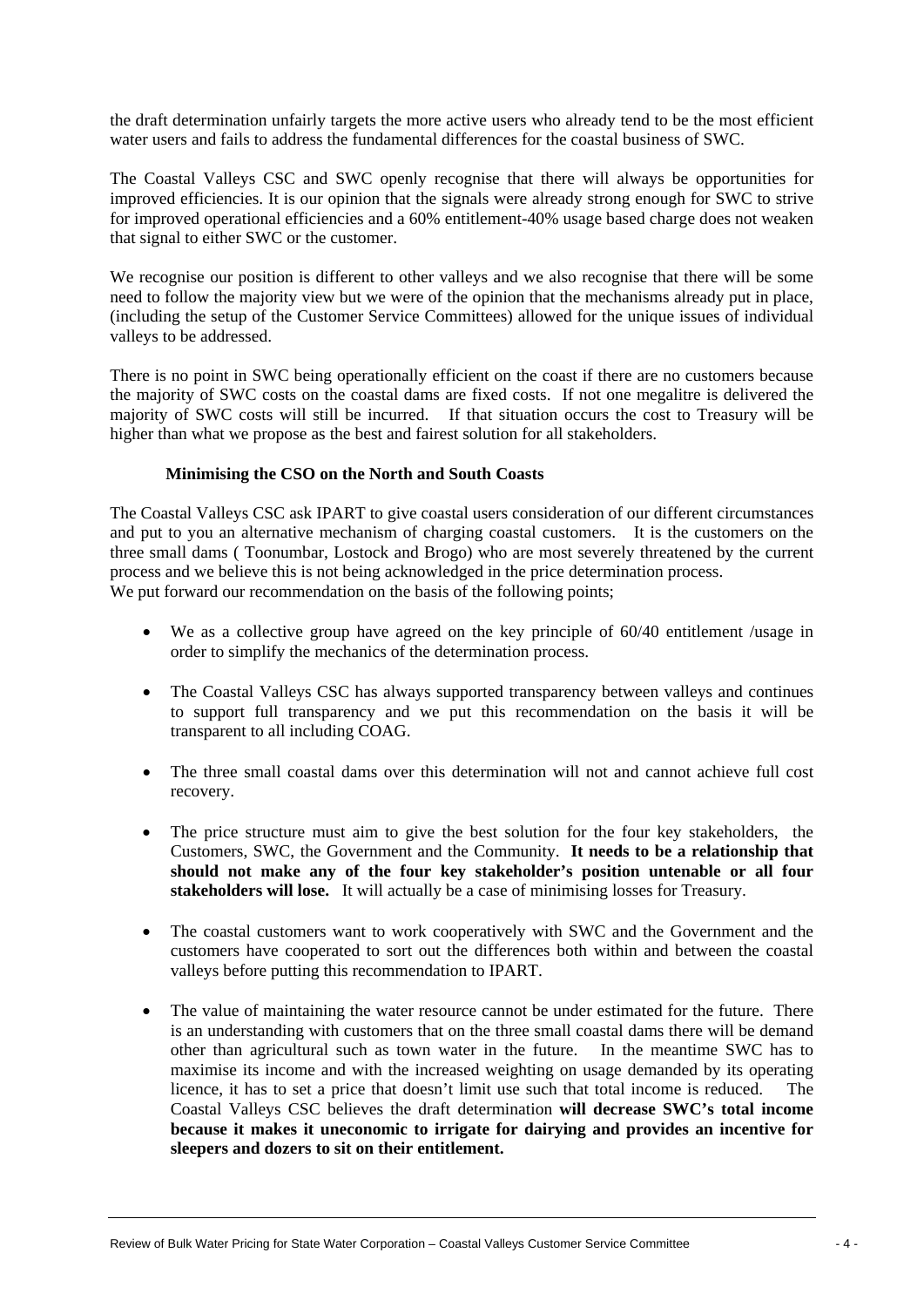#### **Recommendation**

#### **The Coastal Valleys CSC recommends that SWC will be best served by maintaining delivery of water to irrigator customers by setting a price on the North and South Coasts that is the same as the Hunter price.**

This does not threaten the viability of irrigators although it is considered that for dairying the price is getting close to its upper limit. It does send a signal water use efficiencies **must** be achieved. On the North Coast we have been told the draft determination prices will force the closure of at least one dairy and there is already a need by SWC to increase sales to reduce business losses. With the current pricing process every irrigator that ceases operation on the North Coast and is not replaced by another user only makes it more difficult for SWC to achieve cost recovery. The proposed price determination will force dairyfarmers to exit the industry from the North and South Coasts. SWC income will be reduced as a result of this determination. This is not in the best interests of the customer, SWC or Treasury. Our recommendation can keep farms more viable and increase SWC revenue and reduce the Community Service Obligation by Treasury.

We have selected Hunter prices, as they are the most efficient of all the coastal dams, have the same preferred entitlement / usage ratio and are currently managed together within SWC. (This does not imply we fully accept the proposed prices for the Hunter. These issues are discussed later in this submission) The price pressures on the Hunter customers means the CSC processes will still need to operate to encourage improved efficiencies. The price increases themselves will force customers to improve the efficiencies of their businesses. It should **not** be considered the customers on the North and South Coast would be sent incorrect signals to improve their water management. The viability of dairy industry the largest water user is already marginal and increased bulk water prices are just another burden. All costs are under constant review as is any opportunity for a productivity improvement. The proposed price determination for the Hunter will still be an increase in water charges to North and South Coast irrigators that may still be the straw that breaks the farmers back. The proposed Hunter prices **will continue to send a signal** to customers to improve their operational efficiencies.

 The Coastal Valleys CSC understands this recommendation requires Treasury to pay a Community Service Obligation ( CSO ) and The Coastal Valleys CSC has always stated we want the fact there is a need for a government CSO to be fully transparent. This CSO should be in accordance COAG principles. We believe the CSO will be less using our recommendation than using the proposed price determination for the North and South Coasts. We also believe this linking of the North and South Coast regulated prices to Hunter prices is of absolute importance to allow these coastal businesses to survive.

#### **3. DNR COSTS:**

There remains a concern that we do not understand the service being provided by DNR to regulated customers. We do acknowledge the reduction in charges for the Hunter as these customers have been overcharged. On the South and North Coasts there are increases proposed. There continues to be a need to have a mechanism of accountability and transparency. DNR must consult and be accountable **directly** with their customers.

There is also a concern that in the next round of job reductions in DNR the level of service will be reduced by default and, therefore, the customer will be paying for a service that will not be delivered. If the charges by DNR were accountable and transparent we would have some confidence in the process. Currently we do not have that confidence.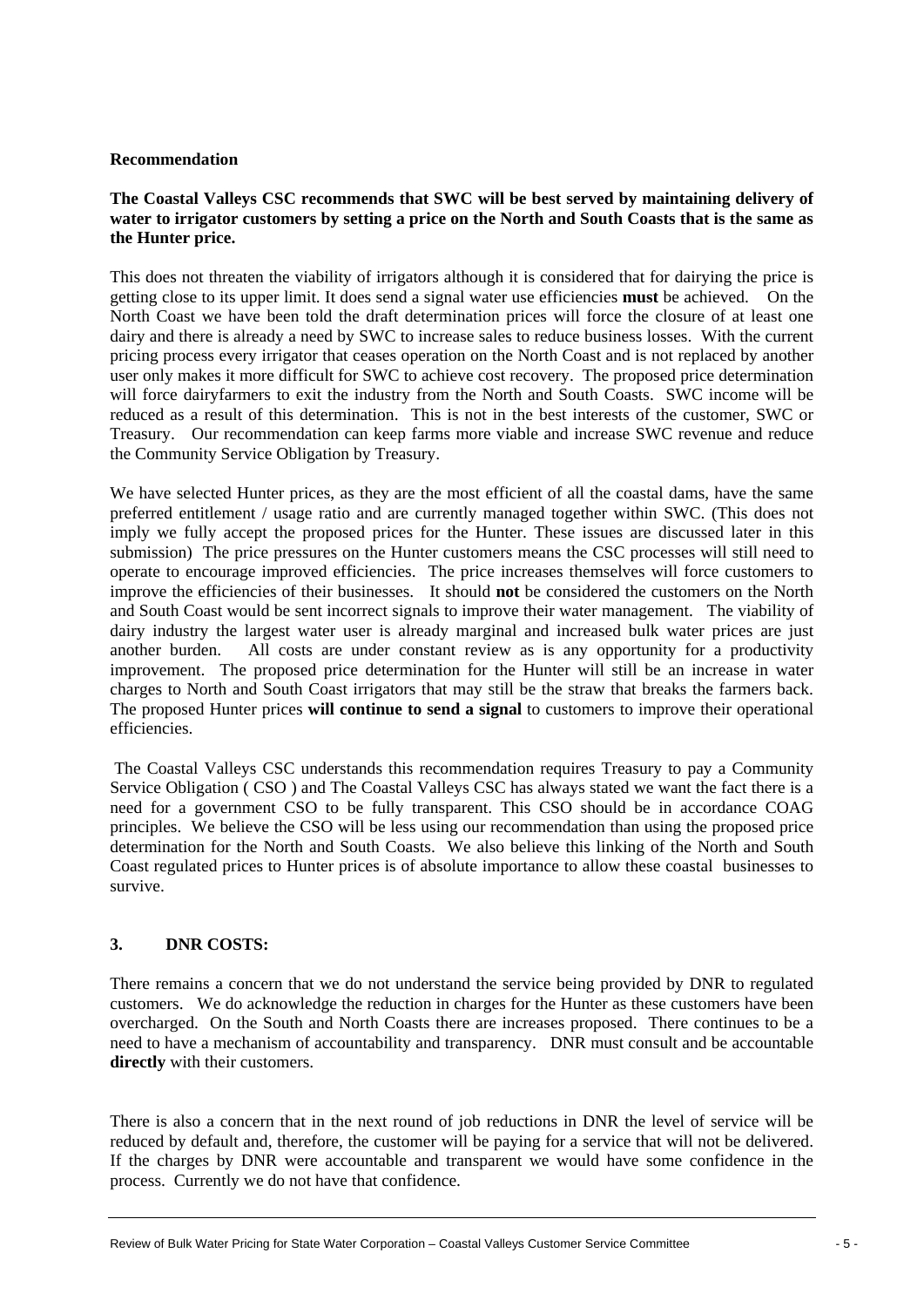## **4. THE HUNTER PRICES**:

The Draft determination appears to compromise Hunter customers on a number of specific issues.

#### ¾ **Entitlement:Usage Ratios**

As stated above and in previous submissions the CSC considers a 60% entitlement 40% usage charge best serves the long term water user interests in the valley. It is our understanding SWC prefers our ratio to that proposed in the Draft Determination.

#### ¾ **High Security ratios**

The Coastal Valleys CSC supports the principle of using the WSP as the basis of determining the price ratios for High Security water. It would appear there is a misreading of the WSP for high security on the Hunter. Under WSP Rule 55 the ratio should be 3, not 2.2. ( Attached is a copy of the relevant extract from the Hunter Water Sharing Plan )

#### ¾ **Macquarie Generation:**

Macquarie Generation have a security above High and yet they have no requirement to pay for that additional security. If the security is paid for in line with the Water Sharing Plan rules, we would expect the general security user to get a fairer deal. Market forces will impact in the Hunter although the Coastal Valleys CSC believe the reduced entitlement charges is sending the wrong signals to sleepers and dozers, and is making it increasingly more difficult for the genuine irrigator to maintain viability.

#### ¾ **Cross Subsidisation:**

To be consistent with our argument for the North and South Coasts, the costs of the Paterson should be separated from the Hunter and the Paterson be treated the same as the North and South Coasts. This will result in full transparency of operating all the dams and we consider that this is consistent with the principles of the COAG and openly recognises the need for a CSO.

## **5. UNREGULATED and GROUNDWATER CUSTOMERS on the COAST**

There appears to be no acknowledgement of our concerns for accountability and transparency for DNR costs in the draft determination. In our November 2005 submission we made representation for unregulated and groundwater customers and made a number of recommendations. The need for a consultative process with DNR was emphasised and the need still exists. The Coastal Valleys CSC has attempted to develop a consultative process that may have merit on a broader scale. It certainly identified a need by unregulated customers. The lack of accountability and transparency by DNR is not acceptable when there is an expectation customers pay our fair way.

## **6. CONCLUSION**

The Coastal Valleys CSC appreciates this opportunity to participate in the Price Determination Process. We do feel our concerns haven't been listened to as well as in the past and hope this is an oversight. In the big picture what happens to some small irrigators on the coast may appear insignificant. It is not insignificant to us as customers or to our families. We consider our recommendations minimise the straight out cost to Treasury for maintaining the infrastructure put in by government as well protect the very businesses that keep our rural communities viable into the future.